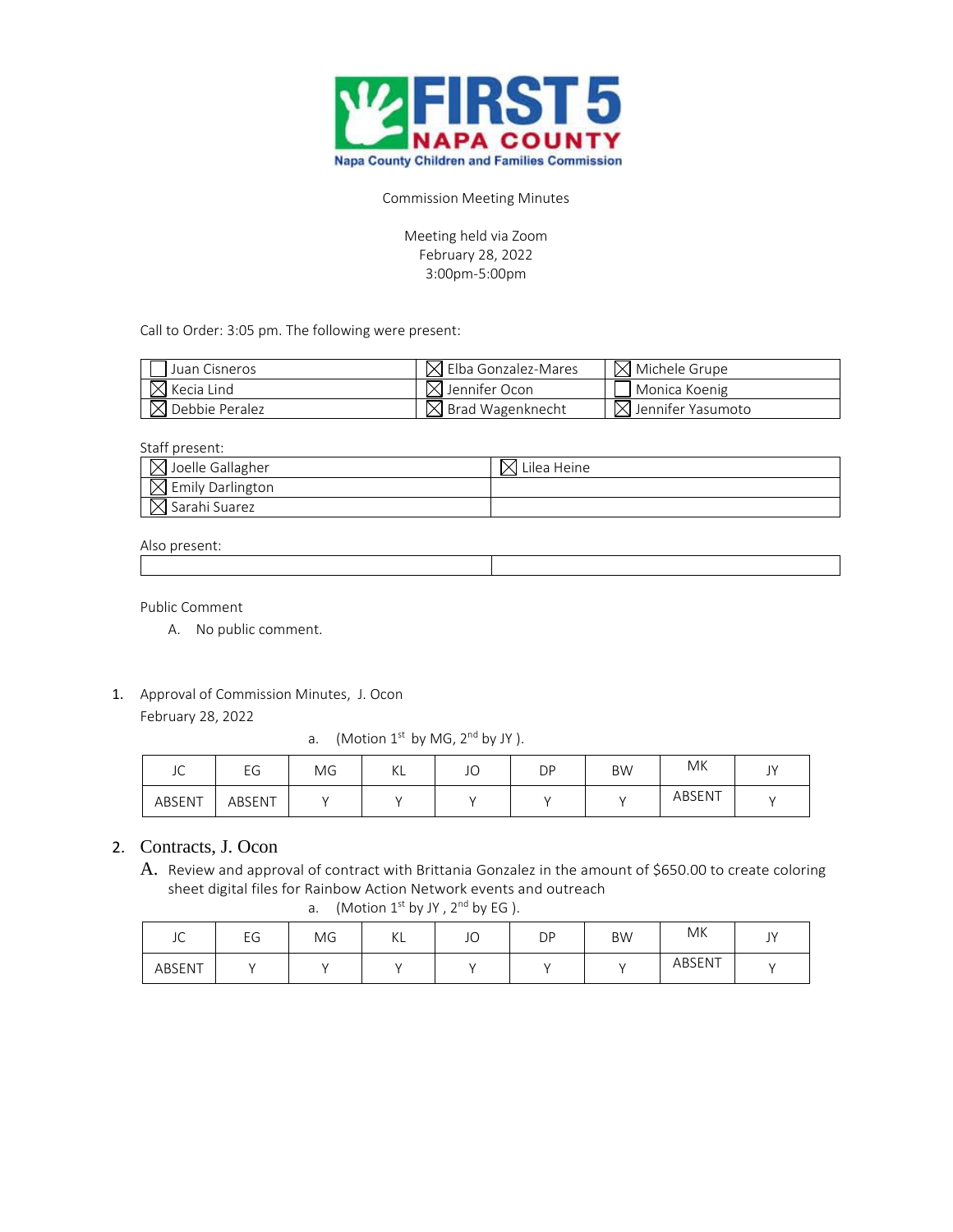B. Review and possible approval of Contract Amendment #1 to Contract 519-22 with Dr. Lori Watson in the amount of \$900.00 to develop a parent education presentation for Napa Valley's 5th annual Black History Month event.

| $\sim$<br>JU | EG | MG | $\frac{1}{2}$<br>NL. | JU | DP | <b>BW</b> | MK     | $\sim$<br>◡ |
|--------------|----|----|----------------------|----|----|-----------|--------|-------------|
| ABSENT       |    |    |                      |    |    |           | ABSENT |             |

- a. (Motion  $1^{st}$  by JY,  $2^{nd}$  by EG).
- C. Review and approval of contract with Dr. Lori Watson for First 5 Napa Network Racial Equity Plan in the amount of \$19,500.00.

| $\sim$<br>JU | EG | MG | $\mathcal{U}$<br>NL. | JO | DΡ | <b>BW</b> | MK     | $\mathbf{A}$<br>◡ |
|--------------|----|----|----------------------|----|----|-----------|--------|-------------------|
| ABSENT       |    |    |                      |    |    |           | ABSENT |                   |

a. (Motion  $1^{st}$  by JY,  $2^{nd}$  by EG).

D. Review and approval of Contract Amendment #1 to Contract 548-22 with With/In Collaborative for supporting First 5 staff with feedback from Rainbow Family League, including coaching at an hourly rate of \$280.00/hour.

| $\sim$<br>JU | EG | MG | ΚL | JO | <b>DP</b> | <b>BW</b> | МK     | $\overline{1}$<br>◡ |
|--------------|----|----|----|----|-----------|-----------|--------|---------------------|
| ABSENT       |    |    |    |    |           |           | ABSENT |                     |

a. (Motion  $1^{st}$  by JY,  $2^{nd}$  by EG).

E. Review and possible approval of contract with Kris Hele for First 5 Napa Network Cohort-3 survey analysis and report in the amount of \$5,775.00.

a. (Motion  $1<sup>st</sup>$  by JY,  $2<sup>nd</sup>$  by EG).

| $\sim$<br>JU | EG | ΜG | $\mathcal{U}$<br>NL. | $\sqrt{2}$<br>نار | DP | <b>BW</b> | ΜK     | $\overline{1}$<br>ا ب |
|--------------|----|----|----------------------|-------------------|----|-----------|--------|-----------------------|
| ABSENT       |    |    |                      |                   |    |           | ABSENT |                       |

- 3. Staff Updates, J. Gallagher
	- A. First 5 Napa Network: Third cohort retreat will begin April 11, 2022. This is the last retreat and there are several design project that center around childhood development. Other projects focus on food access and anti-bias pediatrician services.
	- B. Quality Counts- The second series of Safe Space traings was hosted along side our Sonoma partners.
	- C. Home Visitation Coordination- New name adoped, "Family Support and Home Visiting". Also the first out of 3 equity collavorative session was held. Looking into merging other groups and involve more people around FSHV to form a collavorative.
	- D. Community Programs: Rainbow Family League is coming to a close and empathic interviews have been conducted. There is also evaluation of the Rainbow Little Libraries that's happening. Lastly, planning for summer pride activities and programs is in the works.
- 4. Policy/Advocacy Updates and Discussion, J. Gallagher
	- A. NVC is facing some difficulties and we'd like to offer our support, specifically with the Family Child Studies Program.
- 5. Commission Business, J. Ocon